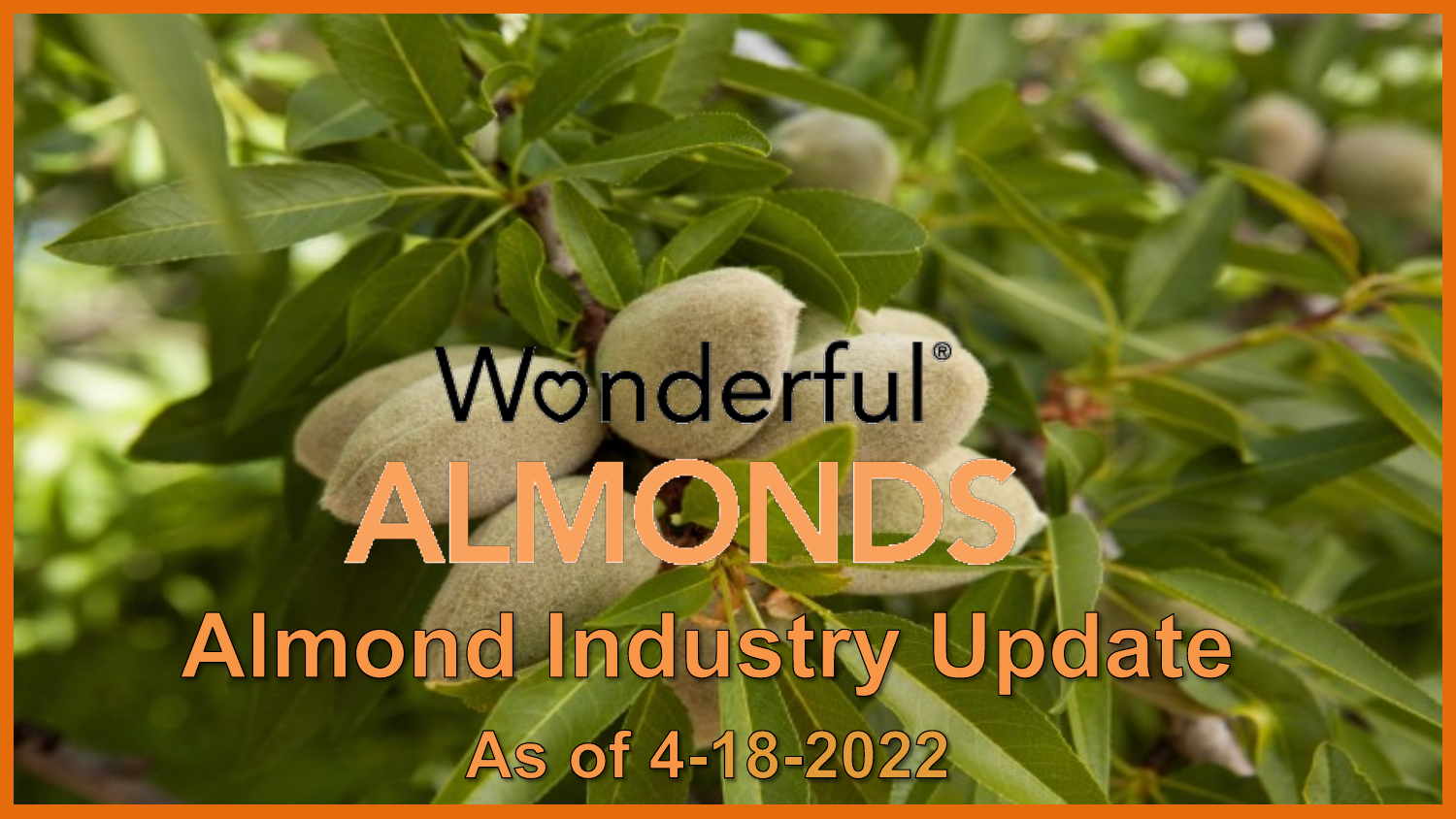### **CY 2021 Year to Date Demand Highlights as of 4/12/22 - 8th month of the Crop Year**

|                           |                  | <b>Shipments</b> |                     | <b>Committed</b>   |
|---------------------------|------------------|------------------|---------------------|--------------------|
|                           |                  | <b>March</b>     | <b>Crop to Date</b> | <b>Not Shipped</b> |
| <b>Overall:</b>           | <b>CY'21</b>     | 245              | 1,683               | 832                |
|                           | <b>CY'20</b>     | 267              | 1,979               | 812                |
|                           | Change: In %     | $-8.1%$          | $-14.9%$            | 2.5%               |
|                           | In millions/lbs. | (21.7)           | (295.8)             | 21                 |
|                           |                  |                  |                     |                    |
| <b>Domestic</b>           | <b>CY'21</b>     | 72               | 517                 | 306                |
|                           | <b>CY'20</b>     | 71               | 532                 | 325                |
|                           | Change: In %     | 0.8%             | $-2.8%$             | $-5.9%$            |
|                           | In millions/lbs. | 0.6              | (15.0)              | (19)               |
|                           |                  |                  |                     |                    |
| <b>Export</b>             | <b>CY'21</b>     | <b>173</b>       | 1,166               | 526                |
|                           | <b>CY'20</b>     | <b>195</b>       | 1,447               | 486                |
|                           | Change: In %     | $-11.4%$         | $-19.4%$            | 8.2%               |
|                           | In millions/lbs. | (22.2)           | (280.8)             | 40                 |
| <b>Total CY YTD Sales</b> |                  | <b>Domestic</b>  | <b>Export</b>       | <b>Total</b>       |
|                           | <b>CY'21</b>     | 823              | 1,692               | 2,515              |
| (Includes Shipments       | <b>CY'20</b>     | 857              | 1,933               | 2,790              |
| & Commitments not         | Change: In %     | $-4.0%$          | $-12.5%$            | $-9.9%$            |
| Shipped).                 | In millions/lbs. | (34)             | (241)               | (275)              |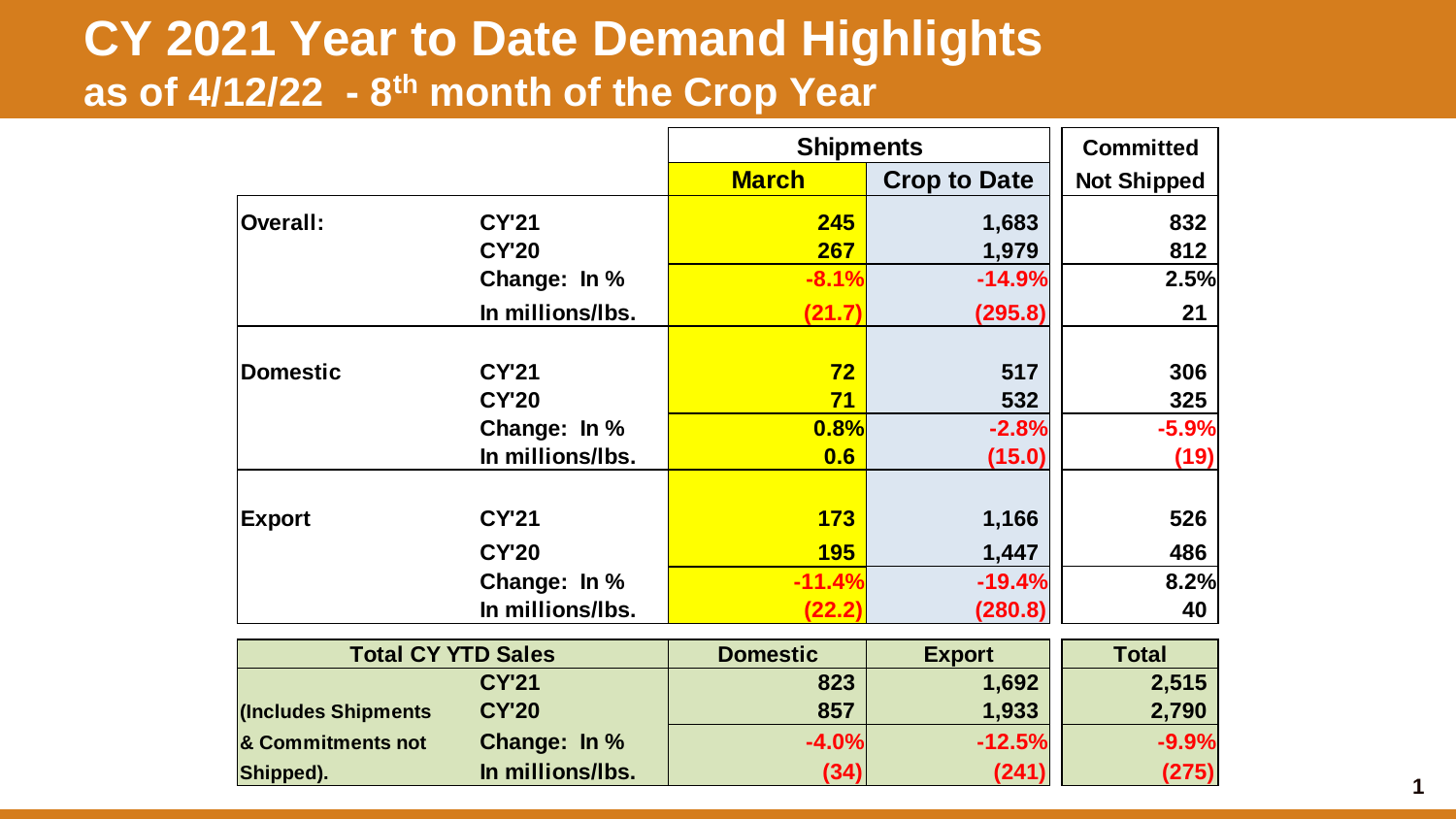### **CY 2021 Year to Date Demand Highlights - continued as of 4/12/22 - 8th month of the Crop Year**

#### **California Industry Historical Supply and % Sold by End of March**

| Crop                    | <b>Committed &amp;</b><br><b>Shipped by End</b> |               | <b>Total Saleable</b><br><b>Supply</b> | <b>Total Target/Actual</b> | <b>Crop Year Shipments</b> | <b>Total Net Edible Crop</b><br>(= Gross less Inedible) |        |  |  |
|-------------------------|-------------------------------------------------|---------------|----------------------------------------|----------------------------|----------------------------|---------------------------------------------------------|--------|--|--|
| Year                    | of March                                        | <b>Pounds</b> | % Sold                                 | <b>Pounds</b>              | % Sold                     | <b>Pounds</b>                                           | % Sold |  |  |
| <b>CY 21</b>            | 2,515                                           | 3,460         | 73%                                    | 2,570                      | 98%                        | 2,852                                                   | 88%    |  |  |
| <b>CY 20</b>            | 2,790                                           | 3,506         | 80%                                    | 2,898                      | 96%                        | 3,048                                                   | 92%    |  |  |
| <b>CY 19</b>            | 2,237                                           | 2,822         | 79%                                    | 2,372                      | 94%                        | 2,504                                                   | 89%    |  |  |
| <b>CY 18</b>            | 2,053                                           | 2,582         | 80%                                    | 2,264                      | 91%                        | 2,222                                                   | 92%    |  |  |
| <b>CY 17</b>            | 2,058                                           | 2,611         | 79%                                    | 2,252                      | 91%                        | 2,212                                                   | 93%    |  |  |
| <b>Avg CY17 - CY20:</b> |                                                 |               | 79%                                    |                            | 93%                        |                                                         | 92%    |  |  |

**On Pace = +/- 3% of prior 4 year average CY'21 Outlook Carry-out = 890 million**

 $=$  Ahead of Pace  $\vert$  = on Pace  $\vert$  = on Pace  $\vert$  = off Pace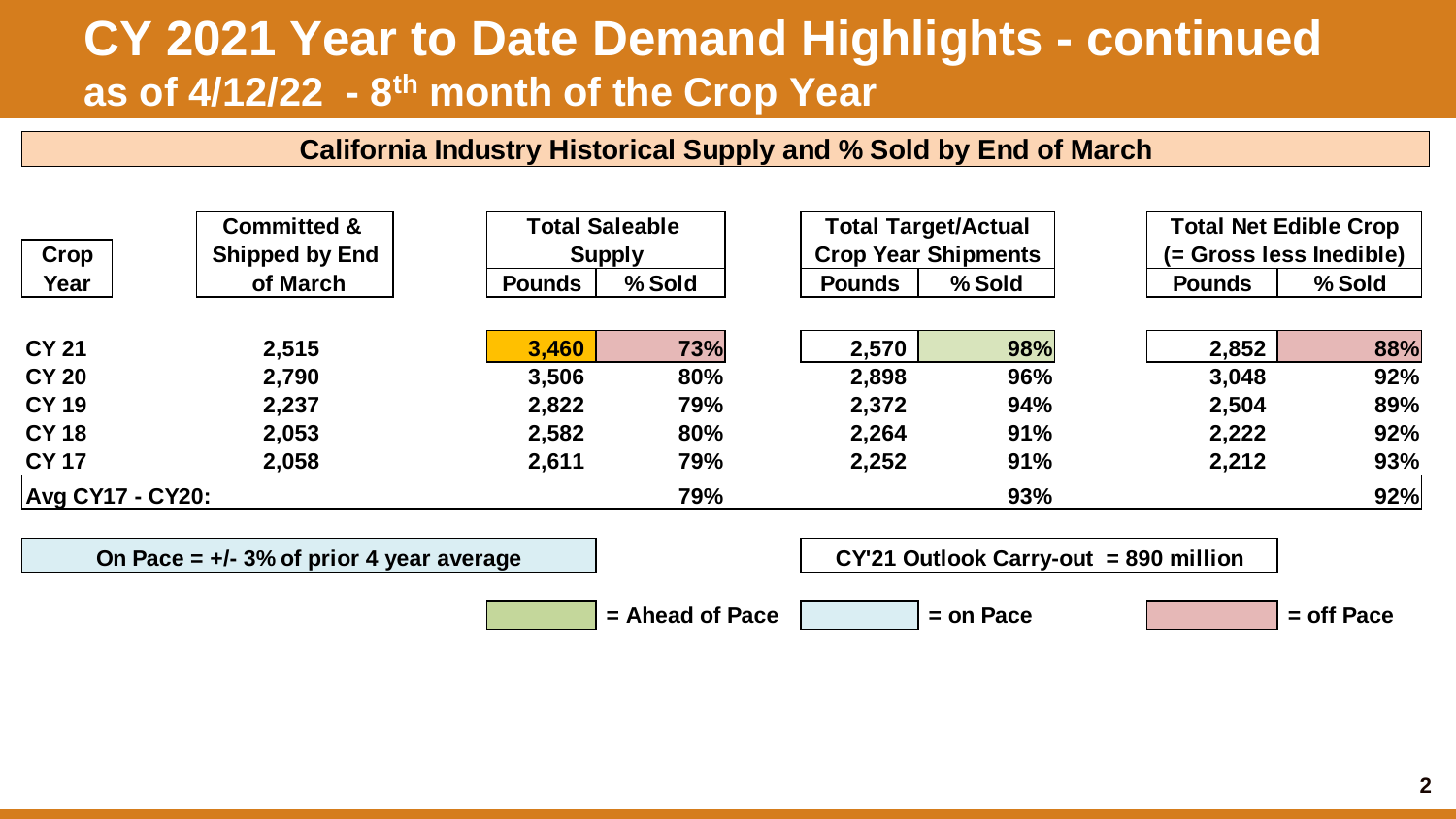### **CY 2021 Year to Date Demand Highlights - continued as of 4/12/22 – 8th month of the Crop Year**

|                                |               | In M/Ibs. |
|--------------------------------|---------------|-----------|
| <u> Total Saleable Supply:</u> |               |           |
| Full Year 2021 Outlook:        | as of 4/12/22 | 3.460     |
| <b>Full Year 2020 Actual:</b>  |               | 3.506     |
|                                |               |           |

**Increase/(Decrease) in Saleable Supply: (46)**

Shipment Increase/Decrease in CY'21 vs. CY'20:



| <b>Balance to Ship for the Remainder of the Year</b> |                   |         |  |  |  |  |  |  |  |
|------------------------------------------------------|-------------------|---------|--|--|--|--|--|--|--|
|                                                      |                   |         |  |  |  |  |  |  |  |
| Target Shipments: Apr '22 - Jul '22:                 | Total:            | 887     |  |  |  |  |  |  |  |
|                                                      | <b>Per Month:</b> | 222     |  |  |  |  |  |  |  |
| Actual Shipments: Apr '21 - Jul '21:                 | Total:            | 919     |  |  |  |  |  |  |  |
|                                                      | <b>Per Month:</b> | 230     |  |  |  |  |  |  |  |
| Difference: CY'21 vs. CY'20                          | Total:            | (32)    |  |  |  |  |  |  |  |
|                                                      | <b>Per Month:</b> | (8.1)   |  |  |  |  |  |  |  |
| <b>Balance of the Year Shipments:</b>                |                   |         |  |  |  |  |  |  |  |
| Variance in %:                                       |                   | $-3.5%$ |  |  |  |  |  |  |  |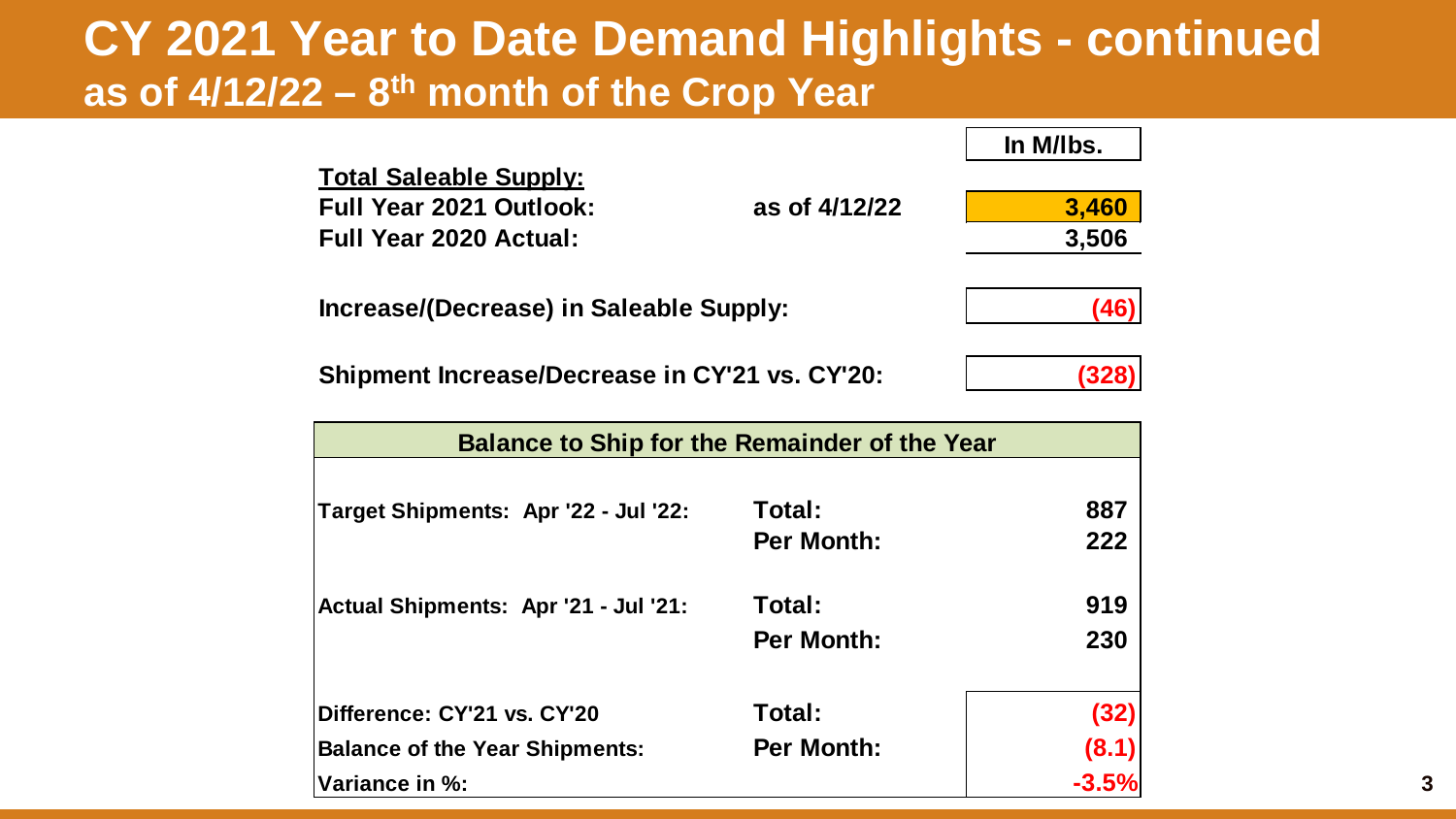### **California Almond Export Shipment Demand Comparison CY'20 vs. CY'21 – as of 4/12/22 – 8th month of the Crop Year**



**Source: ABC Monthly Position Report March 2022**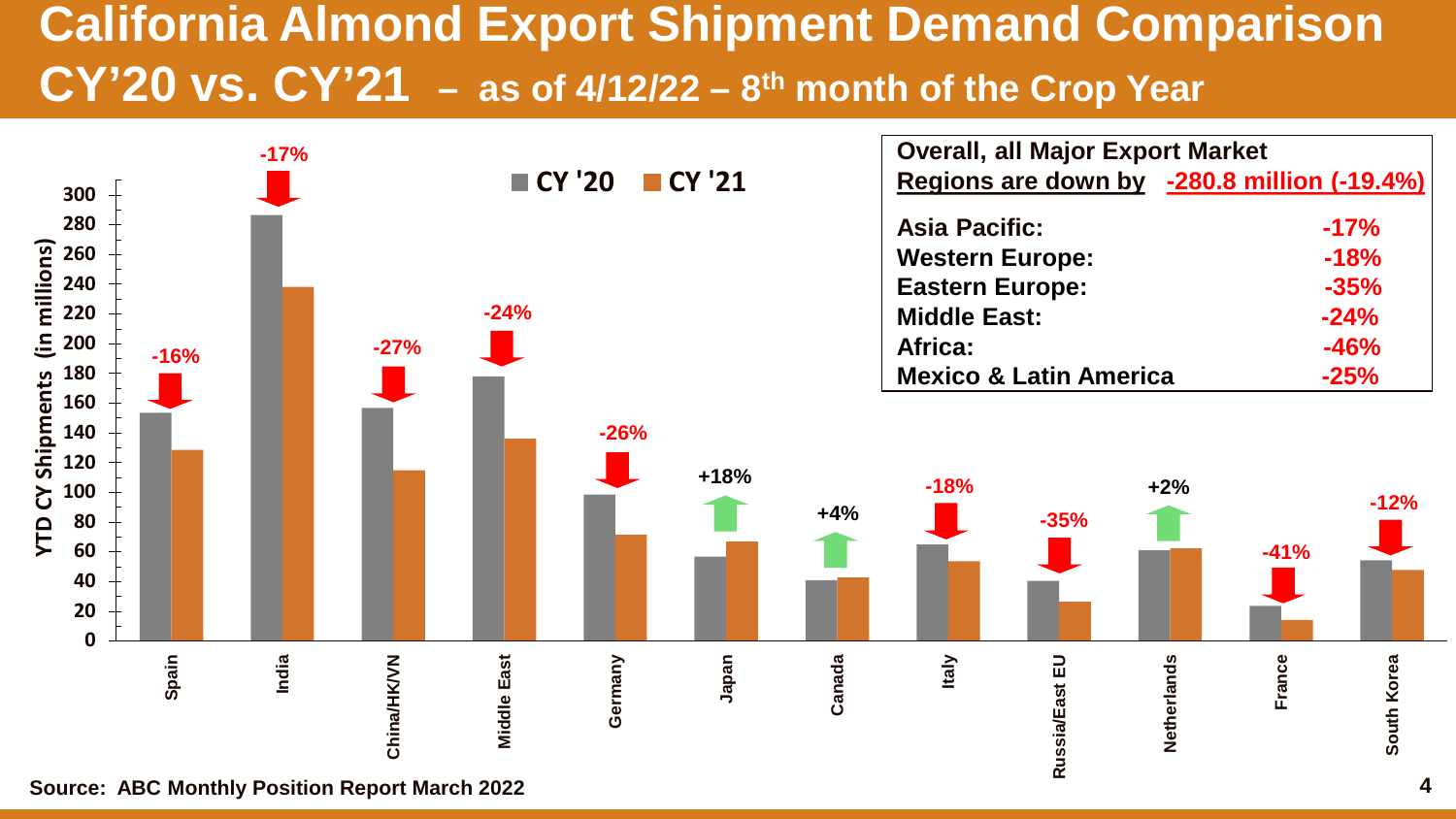### **California Almond Industry Monthly Shipments CY'21 Outlook vs. Prior three Crop Years**

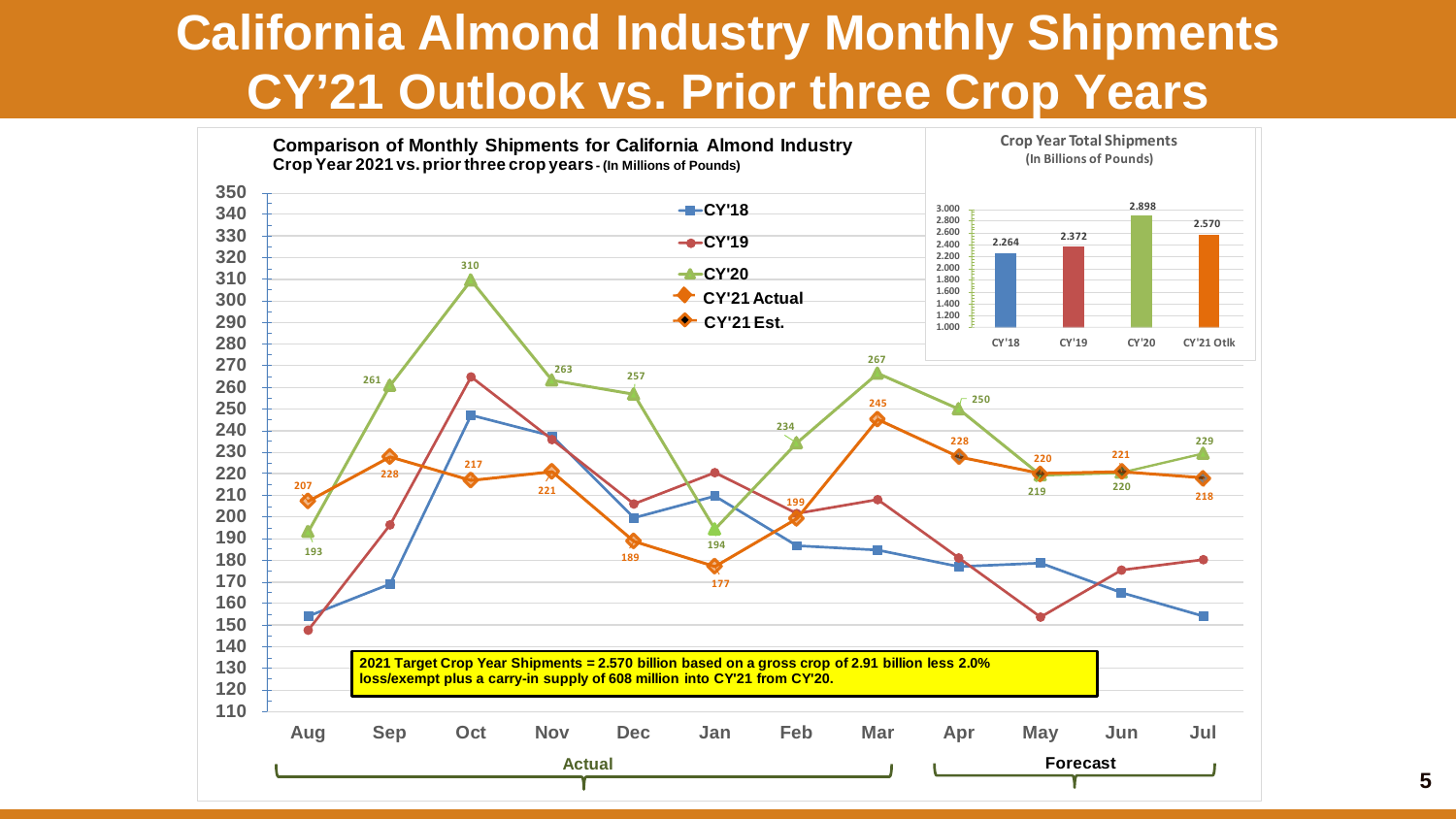### **CY'21 - March 2022 ABC Position Report Summary & Market Status as of 4/18/22**

- March 2022 shipments of 245 million were down by -21.7 million pounds (-8.1%) vs. last year The shipping constraints out of the West-Coast ports continue to be the primary reason for reduced shipments to export market destinations. The Total Committed and Shipped figure as of the end of March 2022 of 2.515 billion is down by -275 million pounds (-9.9%) vs. the end of March 2021. The Industry's overall sold percentage at the end of March is 73% of the total estimated supply and 88% sold to the estimated 2.852 billion pounds of net crop receipts (2.91 billion pounds gross less 2.0% loss & exempt). CY'21 Commitments not yet shipped of 832 million are 21 million pounds higher (+2.5%) than at the end of March 2021.
- **Domestic Shipments** March shipments of 72 million were up by +0.6 million pounds (+0.8%) vs. last March and was the 2<sup>nd</sup> most volume shipped in March in history. Total Committed and Shipped volume at the end of March of 823 million represents a 34-millionpound decrease vs. last year (-4.0%).
- **Export Shipments** March shipments of 173 million were down -22.2 million pounds (-11.4%) vs. last year. Total Committed and Shipped volume at the end of March of 1.692 billion pounds represents a 241-million-pound decrease vs. the end of March 2021  $(-12.5\%)$ .
- **New Sales -** New Sales for the month of March of 220 million pounds were up from last March's 191 million mark (+28.5 million pounds or +14.9%). This sets a new record for the month of March (the prior record 191 million was set last year)..
- General Market Activity Prices stayed stable from late March through the 12<sup>th</sup> of April for small size pollinators but larger size pollinators and 30/32 or larger Nonpareil continued to move higher every few days along with Inshell almonds of all varieties. It is very clear that unsold inventories of 30/32 or larger Nonpareil and Inshell of every variety are in short supply and buying demand remains very strong for the limited unsold supplies that are left. We expect prices for these items to continue to move higher in coming months. April 2022 shipments should be strong in comparison to the first 6 months of the crop year but likely not as strong as last year due to the continuing export shipping constraints. Demand at these historically low prices remains very strong as New Sales are up 122 million (+12.5%) over the past 5 months vs. the same period last year. The biggest limiting factor for the Industry remains the ability to ship to export destinations due to congestion at Los Angeles Ports and limited carrier service into Oakland.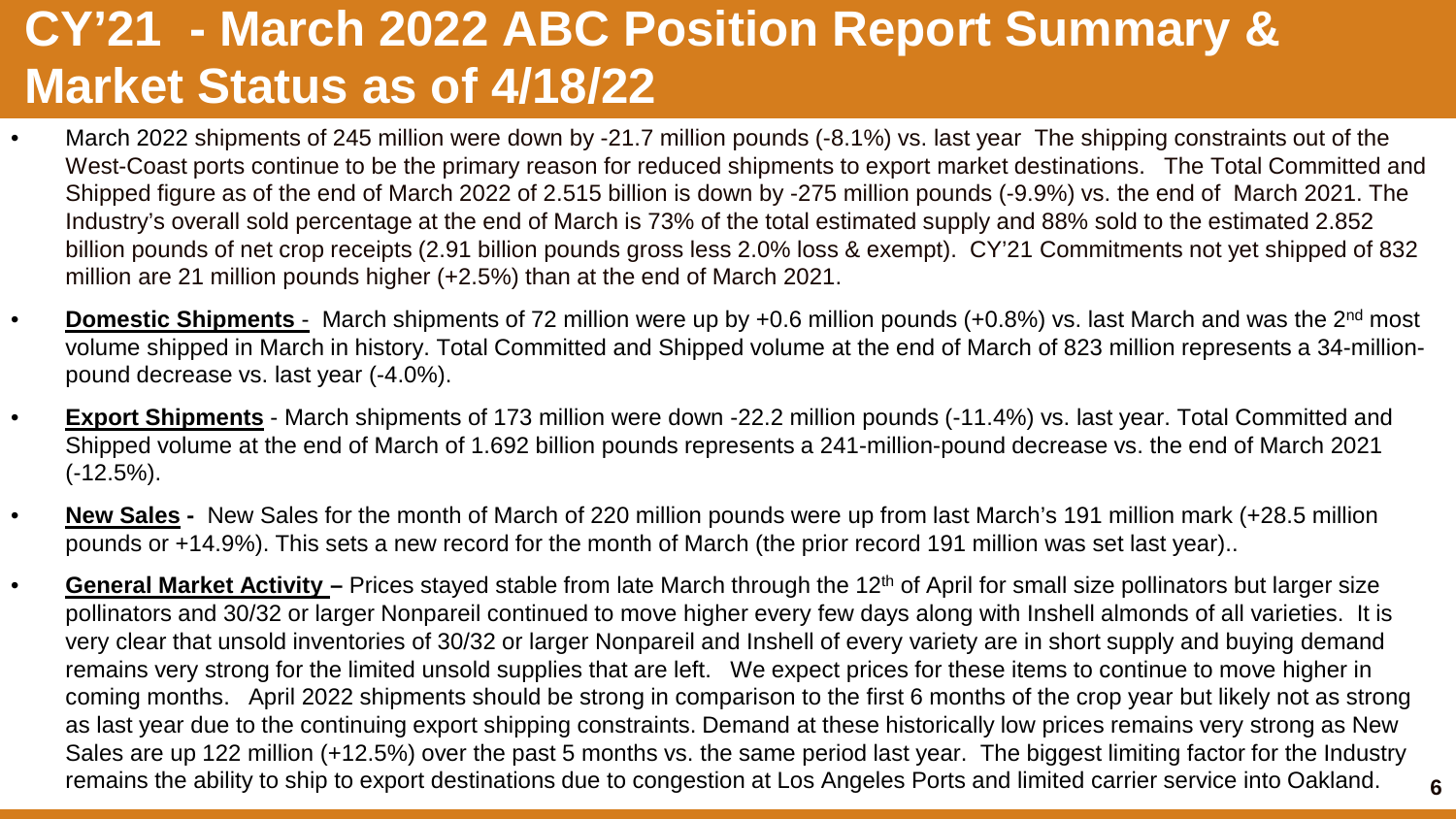# **2021 California Almond Crop Outlook as of 4/12/22**

**As of the end of March 2022, ABC Form 1 California Almond Crop Receipts totaled 2.902 Billion vs. the 3.093 Billion pounds received through February 2021 (-192 millionor -6.2%). USDA Crop Receipts to date show a similar change (-205 million or -6.6%).**

**We expect that remaining crop receipt reporting from all regions will fall short of what was seen last year from April through July.**

**It is with high certainty that we can say the 2021 California Almond Crop will finalize at or near 2.91 billion.**

**Our official and published Wonderful/Famoso/Ag-Wise crop estimate released last May 2021 was 2.95 billion which makes this estimate the most accurate of any published estimates for the 2021 crop.**

#### **End of Change in End of March Volume July Final 2020/21 Crop Year**  $\vert$ USDA Crop Receipts 3,105  $\vert$  5 3,110 ABC Form 1 Receipts 3,093 14 3,107 **2021/22 Crop Year** USDA Crop Receipts 2,900 5 2,905 ABC Form 1 Receipts 2,902 14 2,915 **Difference in % : 21/22 vs. 20/21:** USDA Crop Receipts **Fig. 10 SD** 16.6% ABC Form 1 Receipts **Form 1** Receipts **2021/22 Crop Year** USDA Crop Receipts 2,900 **2,900** 2,904 ABC Form 1 Receipts 2,902 **13** 2,914 **Average of Two Scenarios (Outlook CY21/22) USDA Crop Receipts 2,904 ABC Form 1 Receipts 2,915 Pounds In Millions California Crop Receipts: CY21 vs. CY20**

**Assumes Same Volume Left in Total Lbs as the end of March 2021.**

**Assumes Same Volume Left as the % Down YTD as of March 31, 2022**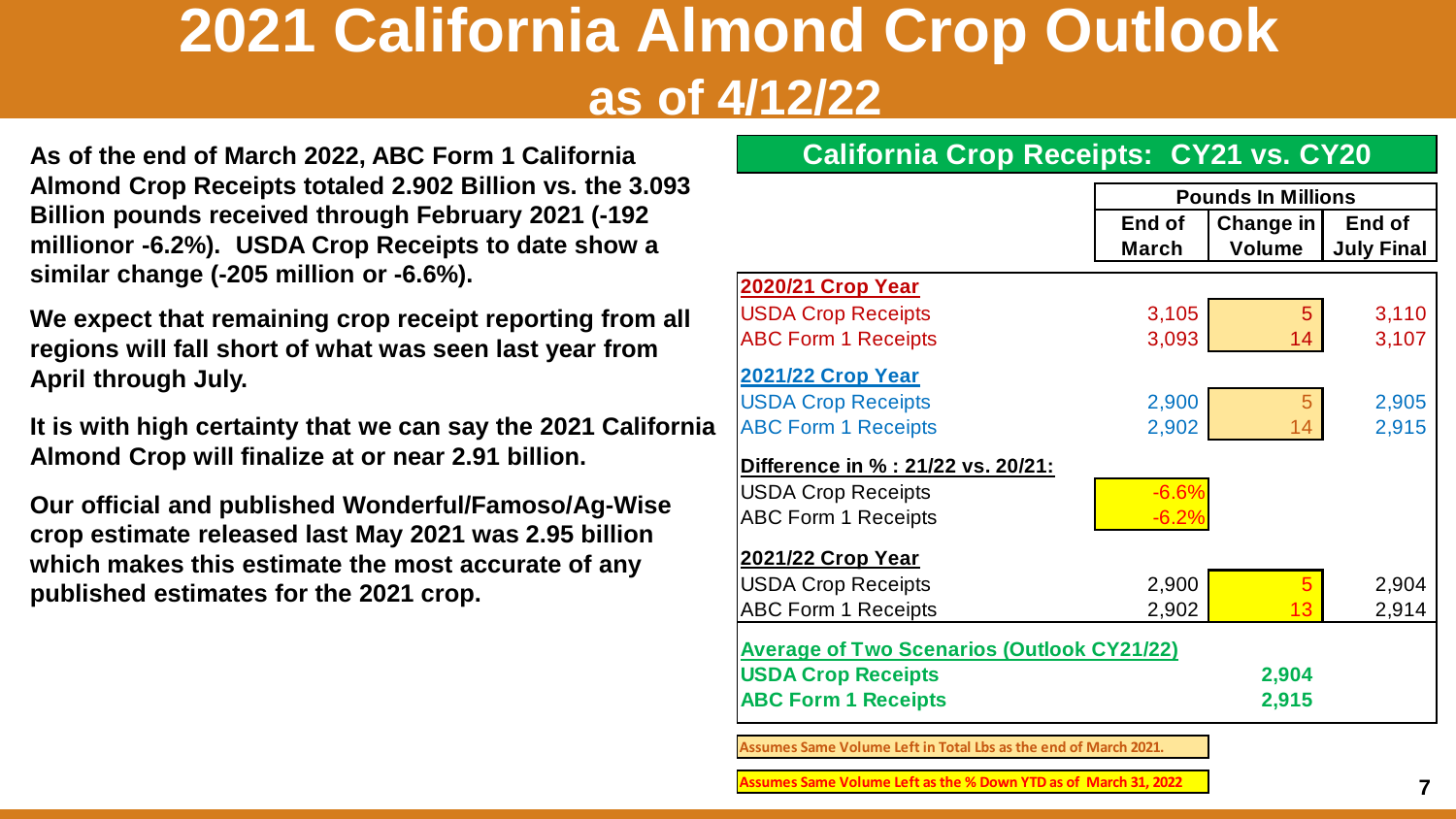#### **California Almond Industry- Historical Supply & Demand CY'10 through CY'21 Outlook with CY'22 Estimates**

|                                       |              |                                  |       |          |       |         |         |                                                                    |       |              |       |               |          |                         | CY 2022 Scenarios                  |                 |                   |
|---------------------------------------|--------------|----------------------------------|-------|----------|-------|---------|---------|--------------------------------------------------------------------|-------|--------------|-------|---------------|----------|-------------------------|------------------------------------|-----------------|-------------------|
|                                       |              |                                  |       |          |       |         |         |                                                                    |       |              |       |               |          | Freeze/Drought          | <b>TNT</b>                         | WP&A            | <b>Subjective</b> |
|                                       |              |                                  |       |          |       |         |         | Crop Year Finals - (Supply & Demand in millions of pounds)         |       |              |       |               |          | <b>Model Estimate</b>   | <b>Estimate</b>                    | <b>Estimate</b> | <b>Estimate</b>   |
|                                       |              | 2010                             | 2011  | 2012     | 2013  | 2014    | 2015    | 2016                                                               | 2017  | 2018         | 2019  | 2020          | 2021 Otk | 2.54 B                  | 2.90B                              | By 5/11         | On 5/12           |
| Bearing Acres: (Land IQ Data In 000's |              | 810                              | 853   | 885      | 911   | 936     | 970     | 982                                                                | 1,035 | 1,088        | 1,181 | 1,242         | 1,310    | 1,360                   | 1,380                              |                 |                   |
| Yield: Lbs. per Bearing Acre:         |              | 2,010                            | 2,368 | 2,130    | 2,206 | 1,996   | 1,953   | 2,175                                                              | 2,185 | 2,086        | 2,160 | 2,502         | 2,221    | 1,869                   | 2,101                              |                 |                   |
| <b>Change vs. Prior Yr:</b>           | In $\%$ :    | 7.2%                             | 17.8% | $-10.1%$ | 3.6%  | $-9.5%$ | $-2.1%$ | 11.4%                                                              | 0.4%  | $-4.5%$      |       | $3.6\%$ 19.9% | $-11.2%$ | $-15.9%$                | $-4.7%$                            |                 |                   |
|                                       | In Lbs./Acr  | 135                              | 358   | (238)    | 76    | (210)   | (43)    | 222                                                                | 9     | (99)         | 74    | 416           | (280)    | (352)                   | (105)                              |                 |                   |
| <b>Supply</b>                         |              |                                  |       |          |       |         |         |                                                                    |       |              |       |               |          |                         |                                    |                 |                   |
| <b>Carry-in Supply</b>                |              | 321                              | 254   | 335      | 317   | 350     | 376     | 412                                                                | 398   | 357          | 315   | 450           | 608      | 890                     | 890                                | 890             | 890               |
| <b>New Crop</b>                       |              | 1,628                            | 2,020 | ,885     | 2,010 | 1,868   | 1,894   | 2,136                                                              | 2,261 | 2,270        | 2,551 | 3,107         | 2,910    | 2,542                   | 2,900                              | <b>N/A</b>      | N/A               |
| <b>Less: Exempt</b>                   |              | 28                               | 40    | 37       | 39    | 29      | 47      | 49                                                                 | 51    | 48           | 44    | 51            | 58       | 51                      | 58                                 |                 |                   |
| <b>Net New Crop:</b>                  |              | 1,600                            | 1,980 | 1,848    | 1,971 | 1,839   | 1,847   | 2,087                                                              | 2,210 | 2.222        | 2,508 | 3,056         | 2,852    | 2.491                   | 2,842                              |                 |                   |
| <b>Total Supply</b>                   |              | 1,921                            | 2,233 | 2,183    | 2,287 | 2,189   | 2,223   | 2,499                                                              | 2,609 | 2,579        | 2,822 | 3,506         | 3,460    | 3,381                   | 3,732                              |                 |                   |
| <b>Change vs. Prior Yr:</b>           | In $%$ :     | 7.2%                             | 16.2% | $-2.3%$  | 4.8%  | $-4.3%$ | 1.6%    | 12.4%                                                              | 4.4%  | $-1.1%$      | 9.5%  | 24.2%         | $-1.3%$  | $-2.3%$                 | 7.9%                               |                 |                   |
|                                       | In Lbs.:     | 129                              | 312   | (51)     | 105   | (99)    | 35      | 276                                                                | 110   | (30)         | 244   | 684           | (47)     | (79)                    | 272                                |                 |                   |
| <b>Demand</b>                         |              |                                  |       |          |       |         |         |                                                                    |       |              |       |               |          |                         |                                    |                 |                   |
| <b>Total Shipments:</b>               | In M/Lbs.:   | 1,668                            | 1.899 | 1,866    | 1.937 | 1,812   | 1,811   | 2,101                                                              | 2,252 | 2,264        | 2,372 | 2,898         | 2,570    | 2,776                   | 2,957                              |                 |                   |
| <b>Change vs. Prior Yr:</b>           | In $%$ :     | 13.3%                            | 13.9% | $-1.7%$  | 3.8%  | $-6.5%$ | $-0.1%$ | 16.0%                                                              | 7.2%  | 0.6%         | 4.8%  | 22.2%         | $-11.3%$ | 8.0%                    | 15.1%                              |                 |                   |
|                                       | In Lbs.:     | 196                              | 231   | (32)     | 71    | (125)   | (1)     | 290                                                                | 150   | 13           | 108   | 526           | (328)    | 206                     | 387                                |                 |                   |
| <b>Carry-out in M/Lbs.</b>            |              | 254                              | 335   | 317      | 350   | 376     | 412     | 398                                                                | 357   | 315          | 450   | 608           | 890      | 605                     | 775                                |                 |                   |
| As % of Shipments:                    |              | 15.2%                            | 17.6% | 17.0%    | 18.1% | 20.8%   | 22.7%   | 18.9%                                                              | 15.9% | <b>13.9%</b> | 19.0% | 21.0%         | 34.6%    | 21.8%                   | 26.2%                              |                 |                   |
| As % of Supply:                       |              | 13.2%                            | 15.0% | 14.5%    | 15.3% | 17.2%   | 18.5%   | 15.9%                                                              | 13.7% | 12.2%        | 15.9% | 17.3%         | 25.7%    | 17.9%                   | 20.8%                              |                 |                   |
|                                       |              |                                  |       |          |       |         |         | = Record Increase in shipments in both Lbs. and % increase         |       |              |       |               |          | CY'22 - Model           | = Yld/Acre based on Freeze/Drought |                 |                   |
|                                       |              |                                  |       |          |       |         |         | Record % increase in shipments prior to CY'20 was in 2007 (+18.3%) |       |              |       |               |          |                         | Model (see page 9)                 |                 |                   |
|                                       | <b>CY'18</b> | = lowest % since 2006 Crop Year. |       |          |       |         |         |                                                                    |       |              |       |               |          | TNT CY'22               | $=$ Released on 4/12/22            |                 |                   |
|                                       |              |                                  |       |          |       |         |         |                                                                    |       |              |       |               |          | <b>WP&amp;A CY'22</b>   | $=$ to be Released by $5/11/22$    |                 |                   |
|                                       |              |                                  |       |          |       |         |         |                                                                    |       |              |       |               |          | <b>Subjective CY'22</b> | $=$ to be Released on $5/12/22$    |                 |                   |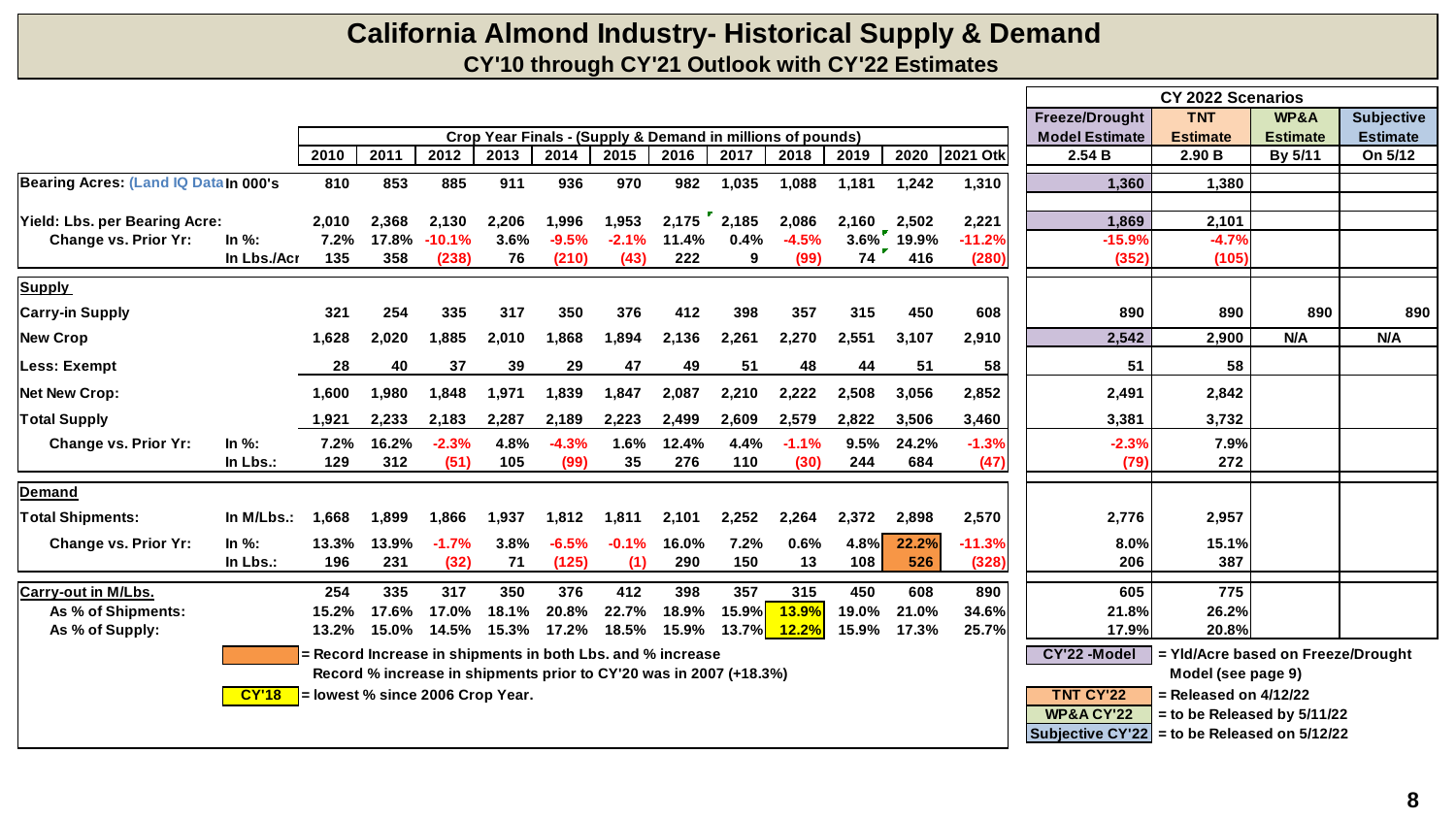**The 2022 California Almond Crop will be challenged by not only the recent freeze event that occurred from February 24th - 26th , it will also be impacted greatly by a 3rd year of drought which is project at this time to be worse in terms of water supply than any previous drought that California has experienced. Below is an analysis which attempts to quantify the possible impact using actual drought and freeze events that occurred over the past 11 years.**

#### **Estimating 2022 California Almond Crop Based on Past History of Drought & Freeze Events**

|                                                               |       | Crop Year Finals - (Acreage, Yield/Acre, & Total Yield) |                |              |                 |             |              |              |            |              |              |                | <b>Estimate</b> |
|---------------------------------------------------------------|-------|---------------------------------------------------------|----------------|--------------|-----------------|-------------|--------------|--------------|------------|--------------|--------------|----------------|-----------------|
|                                                               | 2010  | 2011                                                    | 2012           | 2013         | 2014            | 2015        | 2016         | 2017         | 2018       | 2019         | 2020         | 2021           | 2022            |
|                                                               |       |                                                         |                | <b>Yr</b> 1  | Yr <sub>2</sub> | Yr3         |              |              | Freeze     |              | Yr 1         | Yr2            | Yr3             |
|                                                               |       |                                                         |                |              |                 |             |              |              |            |              |              |                | <b>Freeze</b>   |
| <b>Bearin Acres in 000's</b>                                  | 810   | 853                                                     | 885            | 911          | 936             | 970         | 982          | 1035         | 1088       | 1181         | 1242         | 1310           | 1,360           |
| <b>Yield/Acre</b>                                             | 2,010 | 2,368                                                   | 2,130          | 2,206        | 1,996           | 1,953       | 2,175        | 2,185        | 2,086      | 2,160        | 2,502        | 2,214          | 1,869           |
|                                                               |       |                                                         |                |              |                 |             |              |              |            |              |              |                |                 |
| <b>Yield/Acre in Year 3 of Drought</b>                        |       |                                                         |                | 2,206        | 1,996           | 1,953       |              |              |            |              | 2,502        | 2,214          |                 |
| Drop in Yield/Acre vs. Prior Year 1 Drought                   |       |                                                         |                |              | (210)           | (253)       |              |              |            |              |              | (288)          | (250)           |
| <b>Yield/Acre in Freeze Year</b>                              |       |                                                         |                |              |                 |             | 2,175        | 2,185        | 2,086      |              |              |                |                 |
| Drop in Yield/Acre vs. Prior 2 Year Non-Freeze                |       |                                                         |                |              |                 |             |              |              | (94)       |              |              |                | (94)            |
| Total Expected Yield/Acre Impact In 3rd Year Drought + Freeze |       |                                                         |                |              |                 |             |              |              |            |              |              |                | (344)           |
| Final Crop Size in 000's of Lbs.<br><b>Vs. Prior Year:</b>    | 1,628 | 2,020<br>392                                            | 1,885<br>(135) | 2,010<br>125 | 1,868<br>(142)  | 1,894<br>26 | 2,136<br>242 | 2,261<br>125 | 2,270<br>9 | 2,551<br>282 | 3,107<br>556 | 2,900<br>(207) | 2,542<br>(358)  |



**Drought Example 20 Telechange from prior year in yield/acre due to 3rd year of drought + Freeze Impact.** 

**Freeze Extimated 2022 State Average Yield/Acre and Total Crop based on drought & Freeze impact.**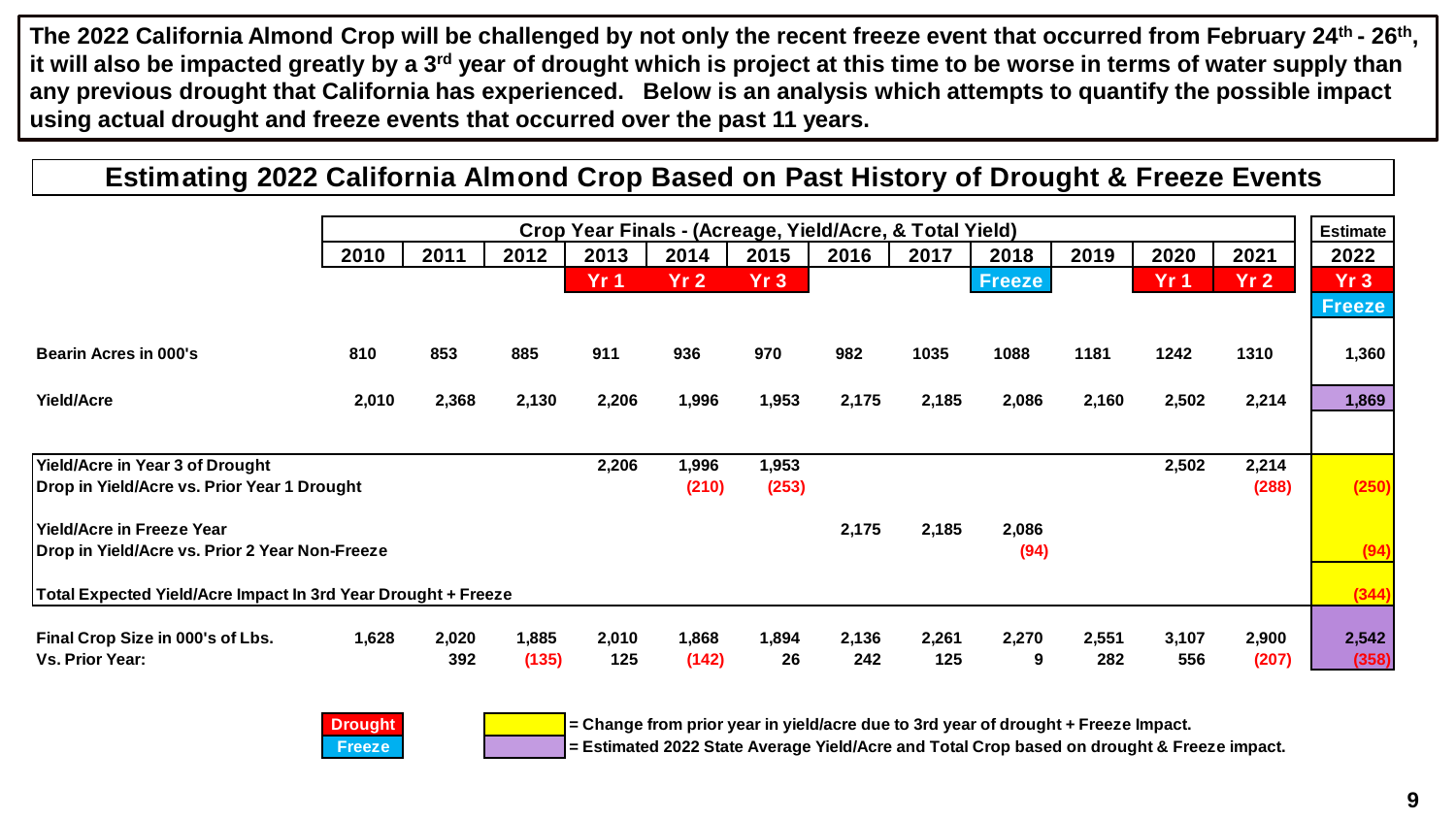# **California Bearing Acreage & Yield/Acre - Almonds**



**2007 - 2009 Acres & Yld/Acre are based on NASS Acreage for those crop years.** 

**2010 – 2021 Acres are based on Land IQ acreage data.** 

**2021 Estimate based on a crop size of 2.91 B Lbs.** & the Final Land IQ Bearing acres of 1.31 MM. | 10

**Yield in Lbs./Acre**

**Yield in Lbs./Acre**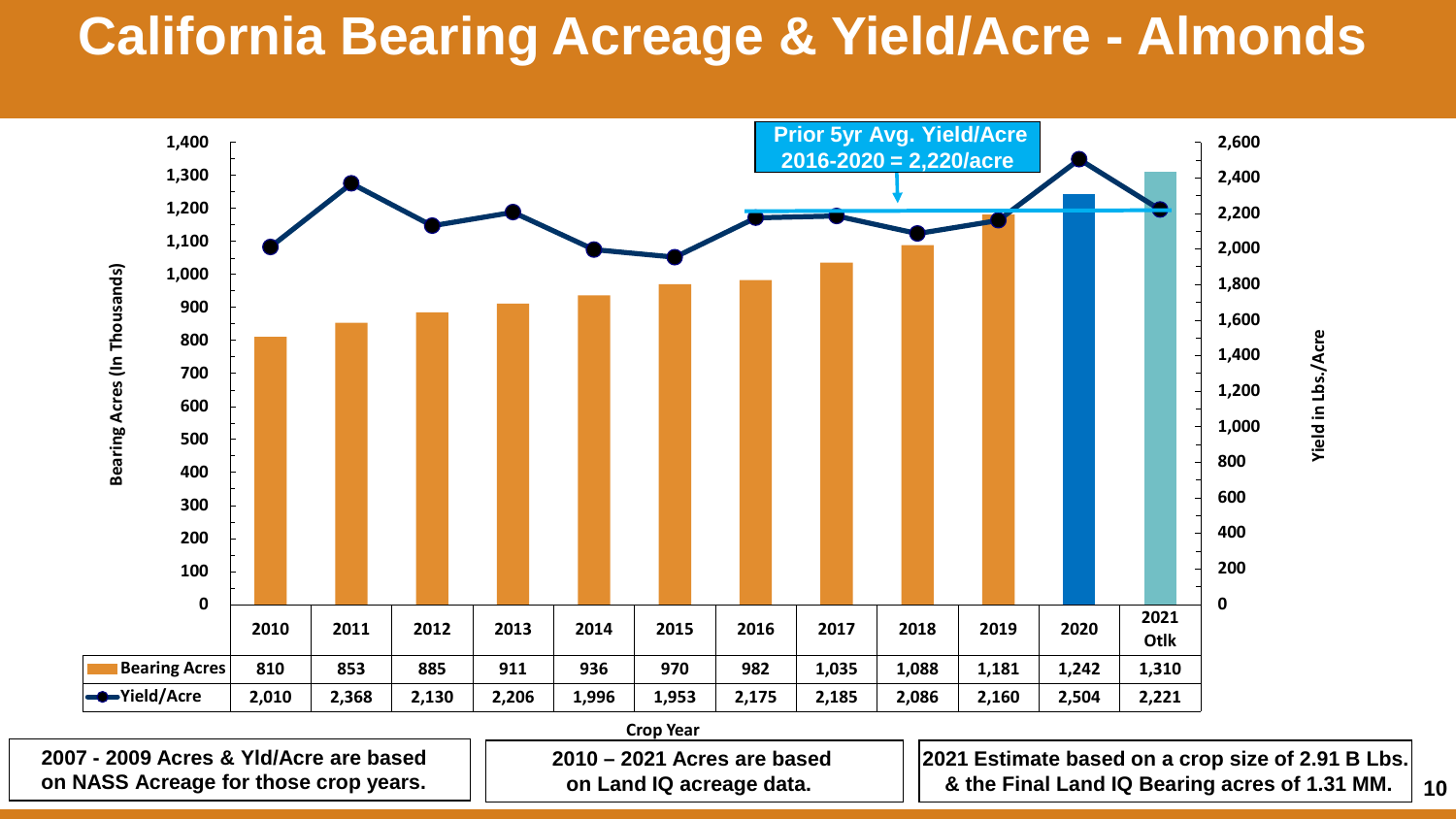### **California Almond Industry Saleable Supply (In millions of pounds)**



**Source: All historical figures come from Almond Board Reports.**

**2019 Final: ABC July 2020 Position Report (2.551 billion) less -2.0% In-edible/Loss and a carry-in Supply of 318 million from CY'18.**

**2020 Final: Based on Gross Crop Size of 3.07 billion less -2.0% In-edible/Loss and a carry-in Supply of 450 million from CY'19.**

**2021 Outlook: Based on Gross Crop Size of 2.91 billion less -2.0% In-edible/Loss and a carry-in Supply of 608 million from CY'20.**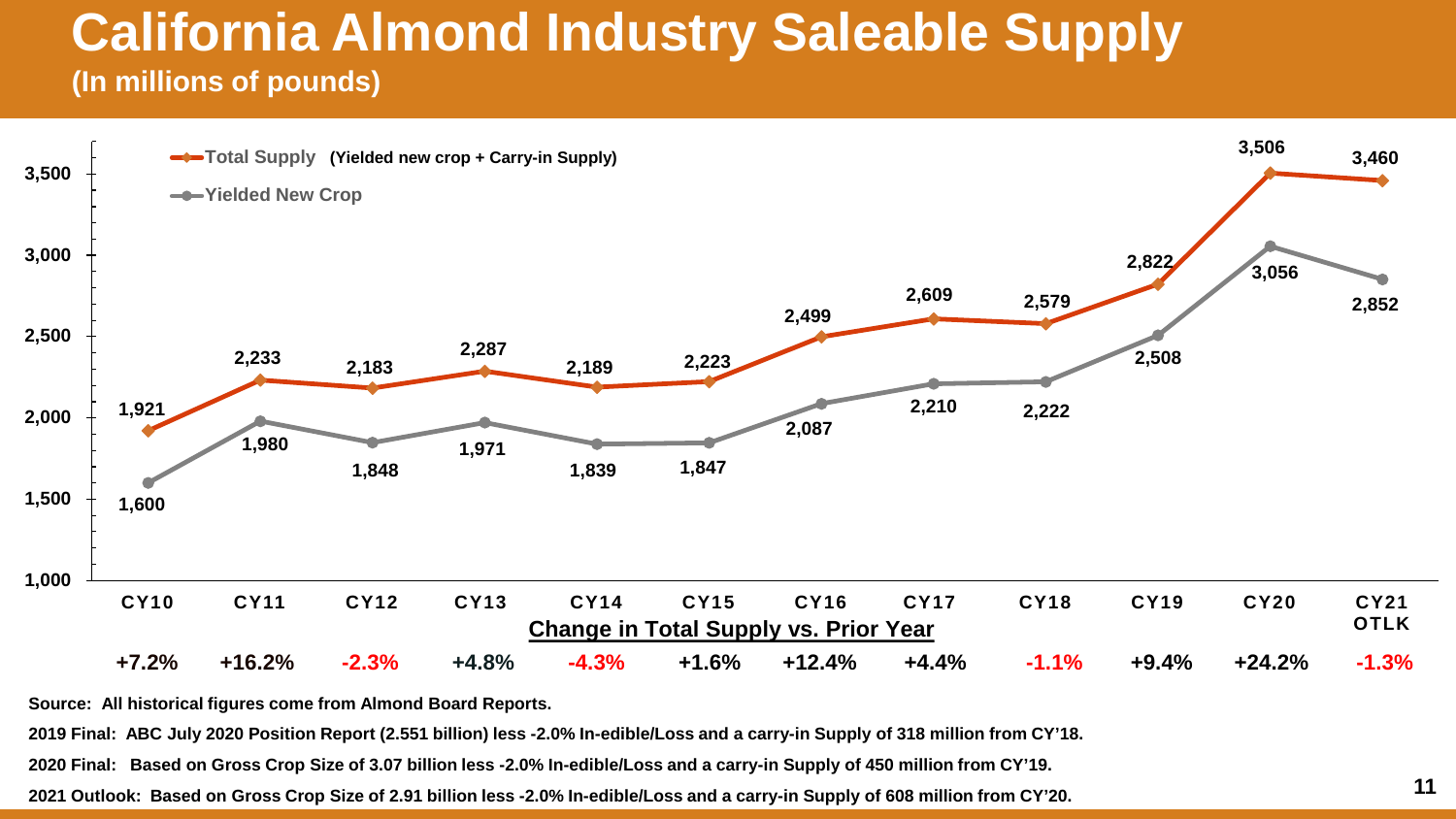# **World Almond Production for Major Producing Countries (Gross Crop Production)**



**Figures for 2020 & 2021 for Australia updated as of 5/17/21. Estimate for Spain's crop for 2021 revised on 7/7/21. Turkey, Greece, & Italy for CY'20 & CY21 Crops based on INC official statistics updated on 5/25/21. The California 2021 figure is based on the current outlook of 2.91 billion pounds.**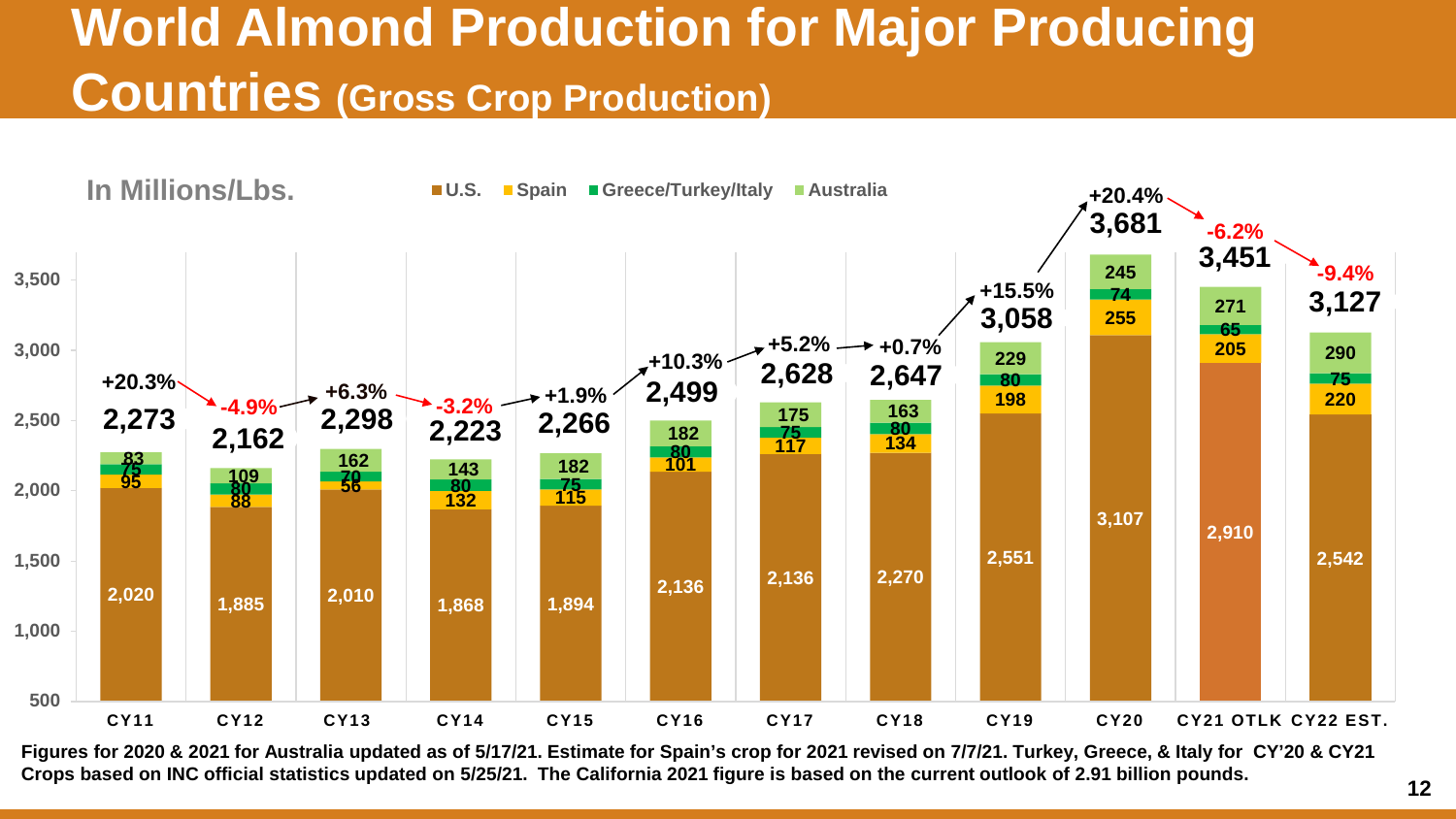# **California Almond Industry Shipments – Domestic vs. Export**



**Source: ABC Monthly Reports as of the end of March 2022.**